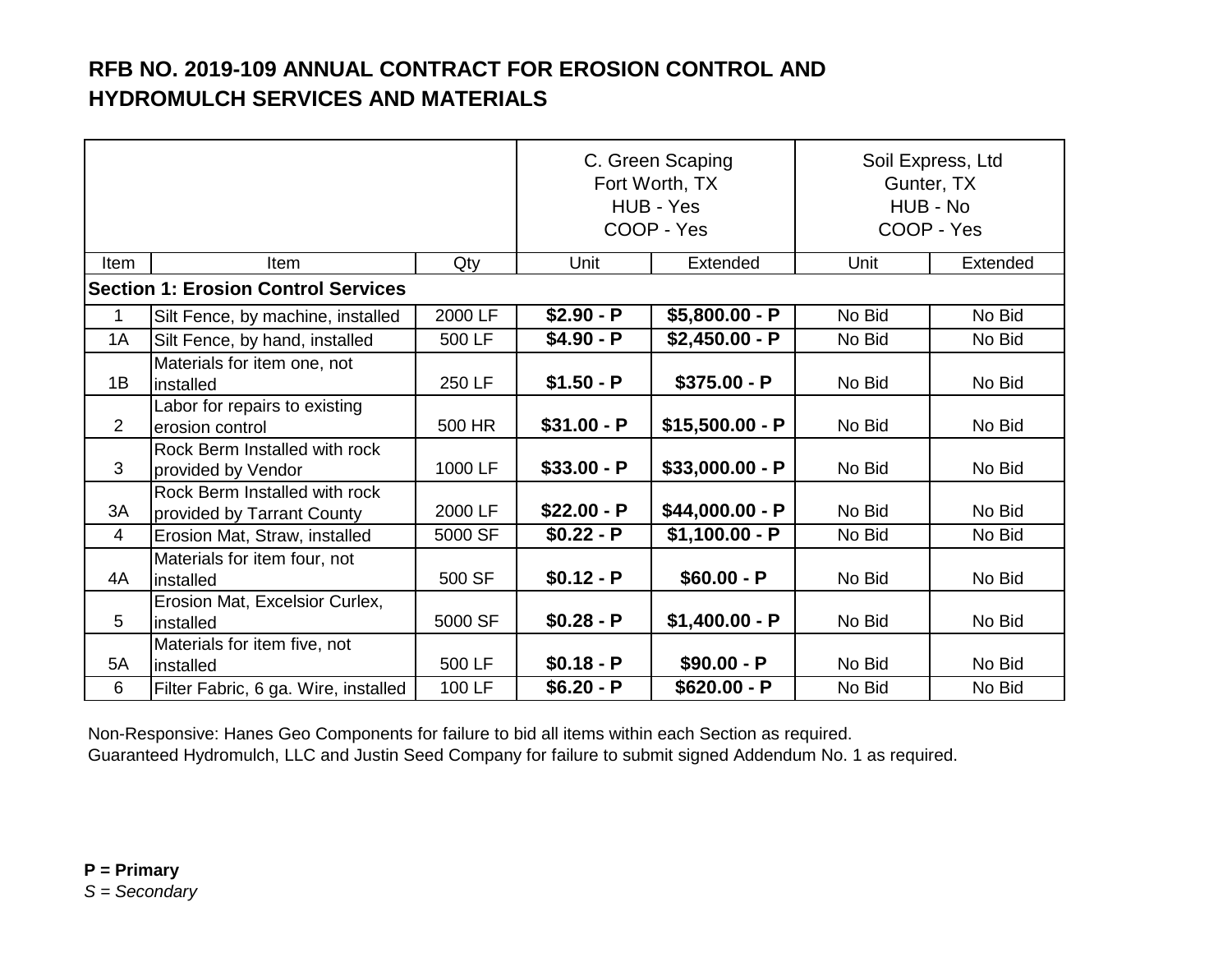|                 |                                                                             | C. Green Scaping<br>Fort Worth, TX<br>HUB - Yes<br>COOP - Yes |             | Soil Express, Ltd<br>Gunter, TX<br>HUB - No<br>COOP - Yes |        |          |
|-----------------|-----------------------------------------------------------------------------|---------------------------------------------------------------|-------------|-----------------------------------------------------------|--------|----------|
| ltem            | <b>Item</b>                                                                 | Qty                                                           | Unit        | Extended                                                  | Unit   | Extended |
| $\overline{7}$  | <b>Stabilized Construction Entrance,</b><br>installed                       | 1000 SF                                                       | $$1.40 - P$ | $$1,400.00 - P$                                           | No Bid | No Bid   |
| 8               | Sediment Control Log (SCL)<br>(Straw), 9" diameter, installed               | 1000 LF                                                       | $$4.40 - P$ | $$4,400.00 - P$                                           | No Bid | No Bid   |
| 8A              | Materials for item 8, not installed                                         | 100 LF                                                        | $$2.80 - P$ | $$280.00 - P$                                             | No Bid | No Bid   |
| 9               | SCL (Straw), 12" diameter,<br>installed                                     | 2000 LF                                                       | $$5.70 - P$ | $$11,400.00 - P$                                          | No Bid | No Bid   |
| <b>9A</b>       | Materials for item 9, not installed                                         | 500 LF                                                        | $$4.40 - P$ | $$2,200.00 - P$                                           | No Bid | No Bid   |
| 10              | Erosion Mat, 12 oz. Permanent<br>Turn Reinforcement Mat (TRM),<br>installed | 3000 SF                                                       | $$0.82 - P$ | $$2,460.00 - P$                                           | No Bid | No Bid   |
| 10A             | Materials for item 10, not installed                                        | 300 SF                                                        | $$0.66 - P$ | $$198.00 - P$                                             | No Bid | No Bid   |
| 11              | Sediment Control Log (Excelsior),<br>9" diameter, installed                 | 1000 LF                                                       | $$4.90 - P$ | \$4,900.00                                                | No Bid | No Bid   |
| <b>11A</b>      | Materials for item 11, not installed                                        | 100 LF                                                        | $$3.20 - P$ | $$320.00 - P$                                             | No Bid | No Bid   |
| 12 <sub>2</sub> | Sediment Control Log (Excelsior),<br>12" diameter, installed                | 2000 LF                                                       | $$7.10 - P$ | $$14,200.00 - P$                                          | No Bid | No Bid   |

Non-Responsive: Hanes Geo Components for failure to bid all items within each Section as required. Guaranteed Hydromulch, LLC and Justin Seed Company for failure to submit signed Addendum No. 1 as required.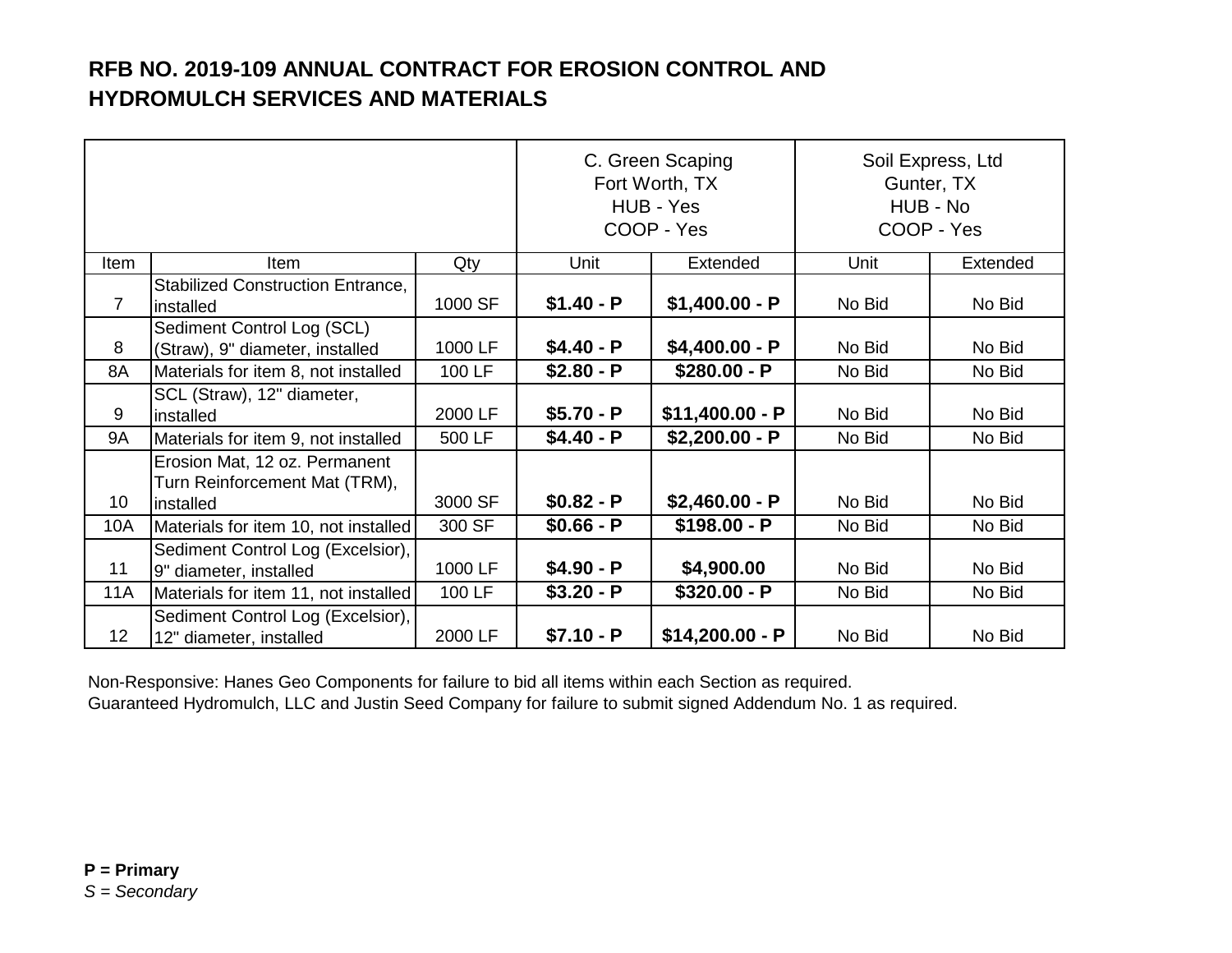|                                      |                                                                         | C. Green Scaping<br>Fort Worth, TX<br>HUB - Yes<br>COOP - Yes |             | Soil Express, Ltd<br>Gunter, TX<br>HUB - No<br>COOP - Yes |             |             |
|--------------------------------------|-------------------------------------------------------------------------|---------------------------------------------------------------|-------------|-----------------------------------------------------------|-------------|-------------|
| Item                                 | Item                                                                    | Qty                                                           | Unit        | Extended                                                  | Unit        | Extended    |
| <b>12A</b>                           | Materials for item 12, not installed                                    | 500 LF                                                        | $$5.40 - P$ | $$2,700.00 - P$                                           | No Bid      | No Bid      |
|                                      | <b>Section Total</b>                                                    |                                                               |             | $$148,853.00 - P$                                         |             | No Bid      |
|                                      | Minimum Site Visit Charges                                              |                                                               |             | \$220.00                                                  |             | No Bid      |
| Normal Delivery                      |                                                                         |                                                               |             | 3 Days                                                    |             | No Bid      |
| <b>Expedited Delivery</b>            |                                                                         |                                                               | 1 Day       |                                                           | No Bid      |             |
| <b>Cost for Expedited Delivery</b>   |                                                                         |                                                               | \$200.00    |                                                           | No Bid      |             |
| <b>Discount for Related Services</b> |                                                                         |                                                               |             | $0\%$                                                     |             | No Bid      |
|                                      | <b>Discount for Related Materials</b>                                   |                                                               |             | $0\%$                                                     |             | No Bid      |
|                                      | <b>Section 2: Organic Erosion Control Services</b>                      |                                                               |             |                                                           |             |             |
| <b>1A1</b>                           | Erosion Control Blanket, 1"<br>seeded; installed; Summer Blend          | 1 SF                                                          | $$0.28-S$   | $$0.28-S$                                                 | $$0.18 - P$ | $$0.18 - P$ |
| 1A2                                  | Erosion Control Blanket, 1"<br>seeded; installed; Winter Blend          | 1 SF                                                          | $$0.27-S$   | $$0.27-S$                                                 | $$0.18 - P$ | $$0.18 - P$ |
| 1B                                   | Erosion Control Blanket, 1"<br>unseeded; installed                      | 1 SF                                                          | $$0.26-S$   | $$0.26-S$                                                 | $$0.17 - P$ | $$0.17 - P$ |
| 1C1                                  | Erosion Control Blanket,<br>2"seeded; installed; Summer<br><b>Blend</b> | 1 SF                                                          | $$0.50 - S$ | $$0.50-S$                                                 | $$0.36 - P$ | $$0.36 - P$ |
| 1C <sub>2</sub>                      | Erosion Control Blanket, 2"<br>seeded; installed; Winter Blend          | 1 SF                                                          | $$0.49-S$   | $$0.49-S$                                                 | $$0.36 - P$ | $$0.36 - P$ |

Non-Responsive: Hanes Geo Components for failure to bid all items within each Section as required.

Guaranteed Hydromulch, LLC and Justin Seed Company for failure to submit signed Addendum No. 1 as required.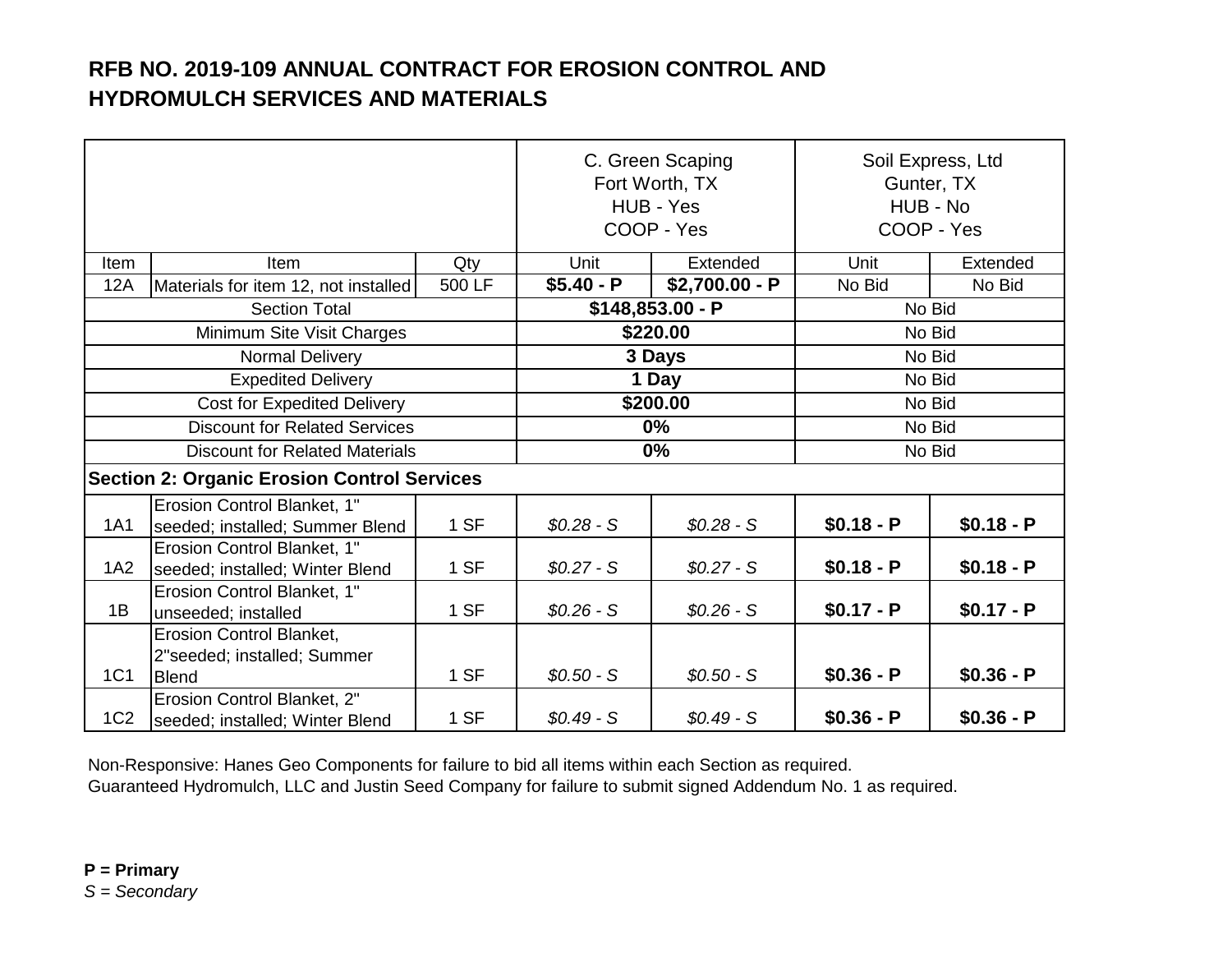|      |                                                          | C. Green Scaping<br>Fort Worth, TX<br>HUB - Yes<br>COOP - Yes |              | Soil Express, Ltd<br>Gunter, TX<br>HUB - No<br>COOP - Yes |             |             |
|------|----------------------------------------------------------|---------------------------------------------------------------|--------------|-----------------------------------------------------------|-------------|-------------|
| Item | Item                                                     | Qty                                                           | Unit         | Extended                                                  | Unit        | Extended    |
|      |                                                          |                                                               |              |                                                           |             |             |
|      | Erosion Control Blanket, 2"                              |                                                               |              |                                                           |             |             |
| 1D   | unseeded; installed                                      | 1 SF                                                          | $$0.48-S$    | $$0.48-S$                                                 | $$0.34 - P$ | $$0.34 - P$ |
|      | Erosion Control Blanket, 3"                              |                                                               |              |                                                           |             |             |
| 1E1  | seeded; installed; Summer Blend                          | 1 SF                                                          | $$0.72-S$    | $$0.72-S$                                                 | $$0.54 - P$ | $$0.54 - P$ |
|      | Erosion Control Blanket, 3"                              |                                                               |              |                                                           |             |             |
| 1E2  | seeded; installed; Winter Blend                          | 1 SF                                                          | $$0.71-S$    | $$0.71-S$                                                 | $$0.54 - P$ | $$0.54 - P$ |
|      | Erosion Control Blanket, 3"                              |                                                               |              |                                                           |             |             |
| 1F   | unseeded; installed                                      | 1 SF                                                          | $$0.70-S$    | $$0.70-S$                                                 | $$0.54 - P$ | $$0.54 - P$ |
|      | Erosion Control Mulch Blanket, 1"<br>unseeded; installed |                                                               |              |                                                           |             |             |
| 2A   |                                                          | 1 SF                                                          | $$0.26-S$    | $$0.26-S$                                                 | $$0.18 - P$ | $$0.18 - P$ |
|      | Erosion Control Mulch Blanket, 2"                        |                                                               |              |                                                           |             |             |
| 2B   | unseeded; installed                                      | 1 SF                                                          | $$0.48-S$    | $$0.48-S$                                                 | $$0.36 - P$ | $$0.36 - P$ |
|      | Erosion Control Mulch Blanket, 3"                        |                                                               |              |                                                           |             |             |
| 2C   | seeded; installed                                        | 1 SF                                                          | $$0.70-S$    | $$0.70-S$                                                 | $$0.54 - P$ | $$0.54 - P$ |
|      | <b>Compost Filter Berms/Check</b>                        |                                                               |              |                                                           |             |             |
|      | Dams 1 ft. x 2 ft. seeded;                               |                                                               |              |                                                           |             |             |
| 3A1  | installed; Summer Blend                                  | 1LF                                                           | $$16.20 - S$ | $$16.20 - S$                                              | $$4.50 - P$ | $$4.50 - P$ |
|      | <b>Compost Filter Berms/Check</b>                        |                                                               |              |                                                           |             |             |
|      | Dams 1 ft. x 2 ft. seeded;                               |                                                               |              |                                                           |             |             |
| 3A2  | installed; Winter Blend                                  | 1LF                                                           | $$16.10-S$   | $$16.10-S$                                                | $$4.50 - P$ | $$4.50 - P$ |

Non-Responsive: Hanes Geo Components for failure to bid all items within each Section as required.

Guaranteed Hydromulch, LLC and Justin Seed Company for failure to submit signed Addendum No. 1 as required.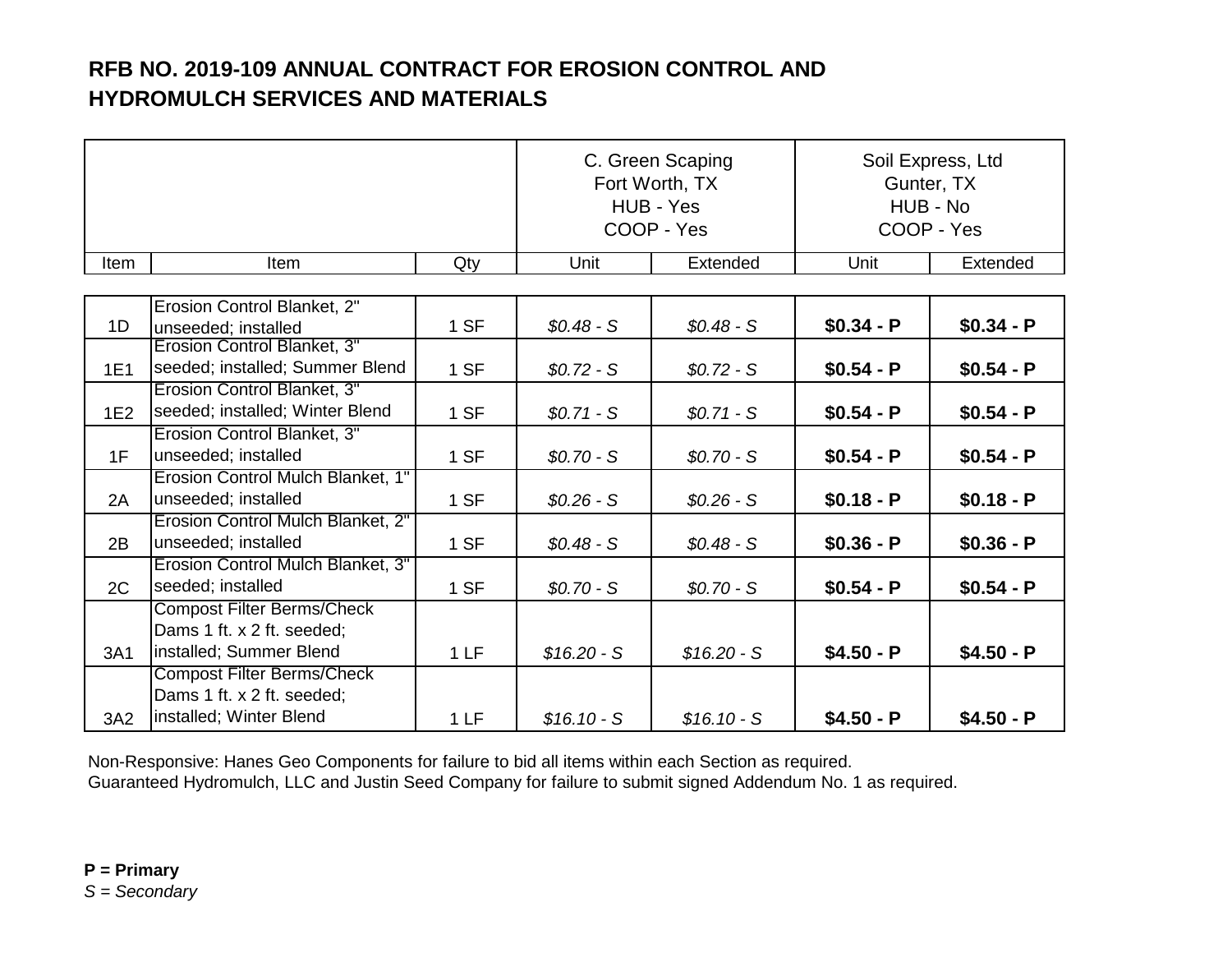|                 |                                                                                            |     | C. Green Scaping<br>Fort Worth, TX<br>HUB - Yes<br>COOP - Yes |              | Soil Express, Ltd<br>Gunter, TX<br>HUB - No<br>COOP - Yes |             |
|-----------------|--------------------------------------------------------------------------------------------|-----|---------------------------------------------------------------|--------------|-----------------------------------------------------------|-------------|
| Item            | Item                                                                                       | Qty | Unit                                                          | Extended     | Unit                                                      | Extended    |
| 3B              | <b>Compost Filter Berms/Check</b><br>Dams 1 ft. x 2 ft. unseeded;<br>installed             | 1LF | $$16.00 - S$                                                  |              | $$4.50 - P$                                               | $$4.50 - P$ |
|                 | <b>Compost Filter Berms/Check</b>                                                          |     |                                                               | $$16.00 - S$ |                                                           |             |
| 3C1             | Dams 3 ft. x 5 ft. seeded;<br>installed; Summer Blend                                      | 1LF | $$85.20-S$                                                    | $$85.20-S$   | $$7.50 - P$                                               | $$7.50 - P$ |
| 3C <sub>2</sub> | <b>Compost Filter Berms/Check</b><br>Dams 3 ft. x 5 ft. seeded;<br>installed; Winter Blend | 1LF | $$85.10-S$                                                    | $$85.10-S$   | $$7.50 - P$                                               | $$7.50 - P$ |
|                 | <b>Compost Filter Berms/Check</b><br>Dams 3 ft. x 5 ft. unseeded;                          |     |                                                               |              |                                                           |             |
| 3D              | installed                                                                                  | 1LF | $$85.00 - S$                                                  | $$85.00 - S$ | $$7.50 - P$                                               | $$7.50 - P$ |
| 4A              | Mulch Filter Berms/Check Dams<br>1 ft. x 2 ft. unseeded; installed                         | 1LF | $$15.00 - S$                                                  | $$15.00 - S$ | $$4.50 - P$                                               | $$4.50 - P$ |
| 4B              | <b>Mulch Filter Berms/Check Dams</b><br>3 ft. x 5 ft. unseeded; installed                  | 1LF | $$78.00 - S$                                                  | $$78.00 - S$ | $$4.50 - P$                                               | $$4.50 - P$ |
| 5A              | Compost, Filter Tubes/Check<br>Dams 8" Dia., no stakes; installed                          | 1LF | $$7.70-S$                                                     | $$7.70-S$    | $$2.50 - P$                                               | $$2.50 - P$ |
| 5B              | Compost, Filter Tubes/Check<br>Dams 8" Dia., with stakes;<br>installed                     | 1LF | $$9.90-S$                                                     | $$9.90-S$    | $$2.75 - P$                                               | $$2.75 - P$ |

Guaranteed Hydromulch, LLC and Justin Seed Company for failure to submit signed Addendum No. 1 as required. Non-Responsive: Hanes Geo Components for failure to bid all items within each Section as required.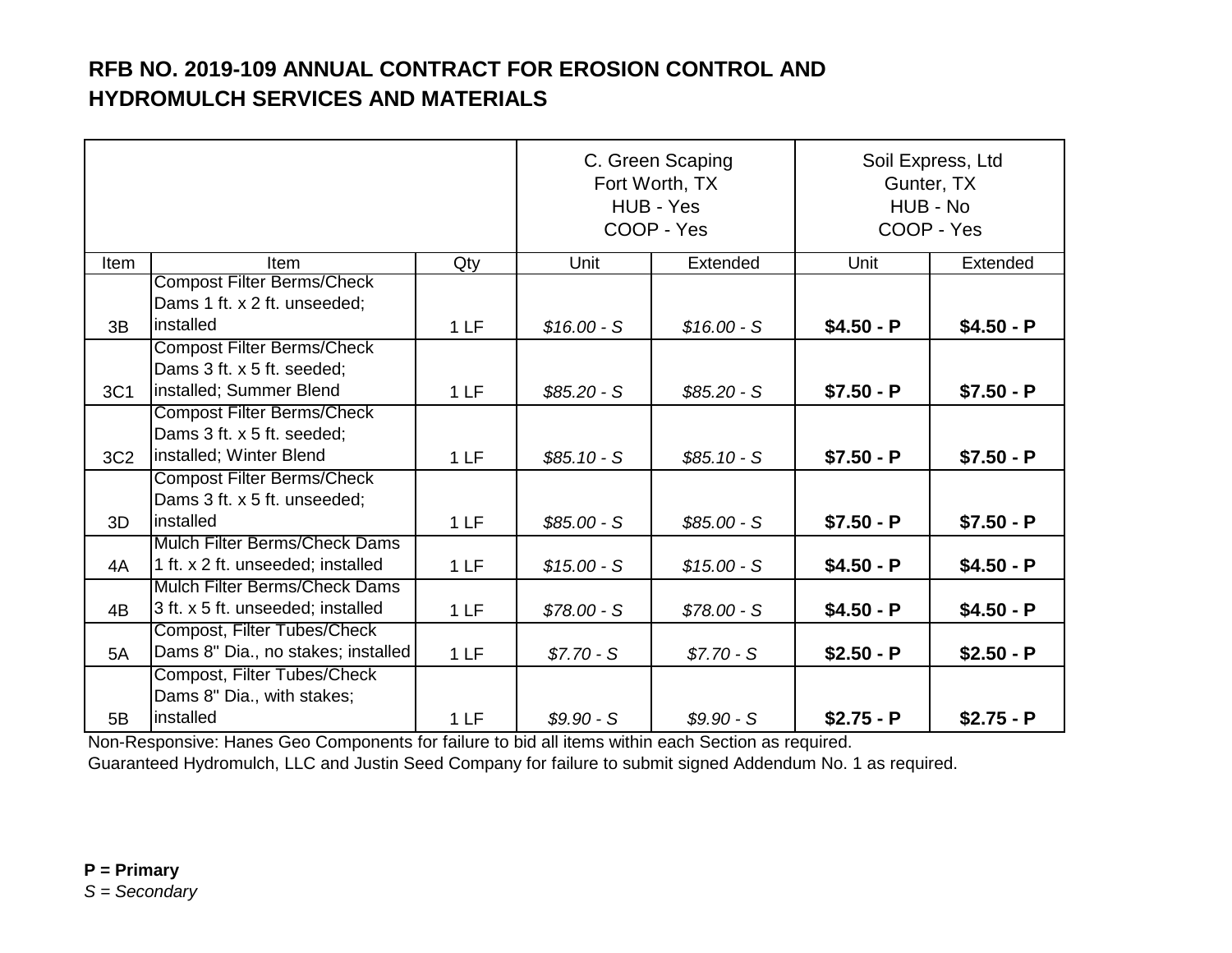|      |                                                                          | C. Green Scaping<br>Fort Worth, TX<br>HUB - Yes<br>COOP - Yes |              | Soil Express, Ltd<br>Gunter, TX<br>HUB - No<br>COOP - Yes |             |             |
|------|--------------------------------------------------------------------------|---------------------------------------------------------------|--------------|-----------------------------------------------------------|-------------|-------------|
| Item | <b>Item</b>                                                              | Qty                                                           | Unit         | Extended                                                  | Unit        | Extended    |
| 5C   | Compost, Filter Tubes/Check<br>Dams 12" Dia., no stakes;<br>linstalled   | 1LF                                                           | $$11.20 - S$ | $$11.20-S$                                                | $$3.50 - P$ | $$3.50 - P$ |
| 5D   | Compost, Filter Tubes/Check<br>Dams 12" Dia., with stakes;<br>linstalled | 1LF                                                           | $$13.40-S$   | $$13.40-S$                                                | $$3.75 - P$ | $$3.75 - P$ |
| 5E   | Compost, Filter Tubes/Check<br>Dams 18" Dia., no stakes;<br>installed    | 1LF                                                           | $$21.50 - S$ | $$21.50-S$                                                | $$8.00 - P$ | $$8.00 - P$ |
| 5F   | Compost, Filter Tubes/Check<br>Dams 18" Dia., with stakes;<br>linstalled | 1LF                                                           | $$23.70-S$   | $$23.70-S$                                                | $$8.50 - P$ | $$8.50 - P$ |
| 6A   | Mulch Filter Tubes/Check Dams<br>8" Dia., no stakes; installed           | 1LF                                                           | $$7.30-S$    | $$7.30 - S$                                               | $$2.50 - P$ | $$2.50 - P$ |
| 6B   | Mulch Filter Tubes/Check Dams<br>8" Dia., with stakes; installed         | 1LF                                                           | $$9.40-S$    | $$9.40-S$                                                 | $$2.75 - P$ | $$2.75 - P$ |
| 6C   | Mulch Filter Tubes/Check Dams<br>12" Dia., no stakes; installed          | 1LF                                                           | $$10.80 - S$ | $$10.80 - S$                                              | $$3.50 - P$ | $$3.50 - P$ |

Non-Responsive: Hanes Geo Components for failure to bid all items within each Section as required.

Guaranteed Hydromulch, LLC and Justin Seed Company for failure to submit signed Addendum No. 1 as required.

| 6D | <b>IMulch Filter Tubes/Check Dams</b><br>12" Dia., with stakes; installed | 1 I F | $$12.80 - S$ | $$12.80-S$ | $$3.75 - P$ | $$3.75 - P$ |
|----|---------------------------------------------------------------------------|-------|--------------|------------|-------------|-------------|
| 6E | Mulch Filter Tubes/Check Dams<br>18" Dia., no stakes, installed           | 1 I F | $$19.70-S$   | $$19.70-S$ | $$8.00 - P$ | $$8.00 - P$ |

**P = Primary**

*S = Secondary*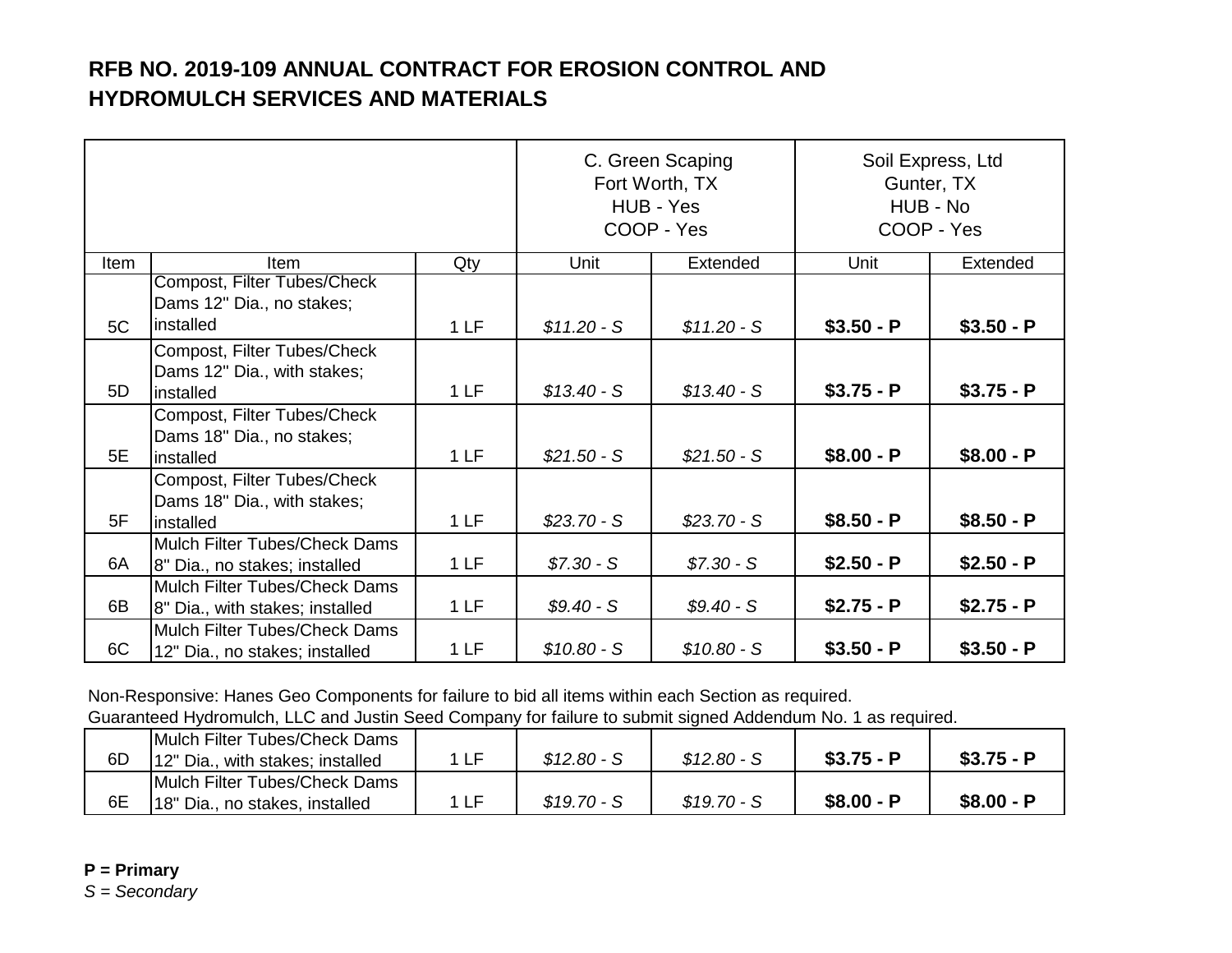|                                      |                                                                   | C. Green Scaping<br>Fort Worth, TX<br>HUB - Yes<br>COOP - Yes |              | Soil Express, Ltd<br>Gunter, TX<br>HUB - No<br>COOP - Yes |               |             |
|--------------------------------------|-------------------------------------------------------------------|---------------------------------------------------------------|--------------|-----------------------------------------------------------|---------------|-------------|
| Item                                 | <b>Item</b>                                                       | Qty                                                           | Unit         | Extended                                                  | Unit          | Extended    |
| 6F                                   | Mulch Filter Tubes/Check Dams<br>18" Dia., with stakes; installed | 1LF                                                           | $$22.60-S$   | $$22.60-S$                                                | $$8.50 - P$   | $$8.50 - P$ |
| 7A                                   | Install Organic Filter Tube, 8" Dia.                              | 1LF                                                           | $$9.90-S$    | $$9.90-S$                                                 | $$3.50 - P$   | $$3.50 - P$ |
| 7B                                   | Install Organic Filter Tube, 12"<br>Dia.                          | 1LF                                                           | $$13.20 - S$ | $$13.20 - S$                                              | $$4.50 - P$   | $$4.50 - P$ |
|                                      | <b>Section Total</b>                                              |                                                               | \$595.55     |                                                           | $$115.29 - P$ |             |
|                                      | Minimum Site Visit Charges                                        |                                                               | \$1,100.00   |                                                           | \$1,200.00    |             |
|                                      | <b>Normal Delivery</b>                                            |                                                               |              | 3 Days                                                    | 7 Days        |             |
|                                      | <b>Expedited Delivery</b>                                         |                                                               |              | 1 Day                                                     | 3 Days        |             |
|                                      | <b>Cost for Expedited Delivery</b>                                |                                                               |              | \$200.00                                                  | \$100.00      |             |
| <b>Discount for Related Services</b> |                                                                   | 0%                                                            |              | $0\%$                                                     |               |             |
|                                      | <b>Discount for Related Materials</b>                             |                                                               |              | 0%                                                        | 0%            |             |

Non-Responsive: Hanes Geo Components for failure to bid all items within each Section as required.

Guaranteed Hydromulch, LLC and Justin Seed Company for failure to submit signed Addendum No. 1 as required.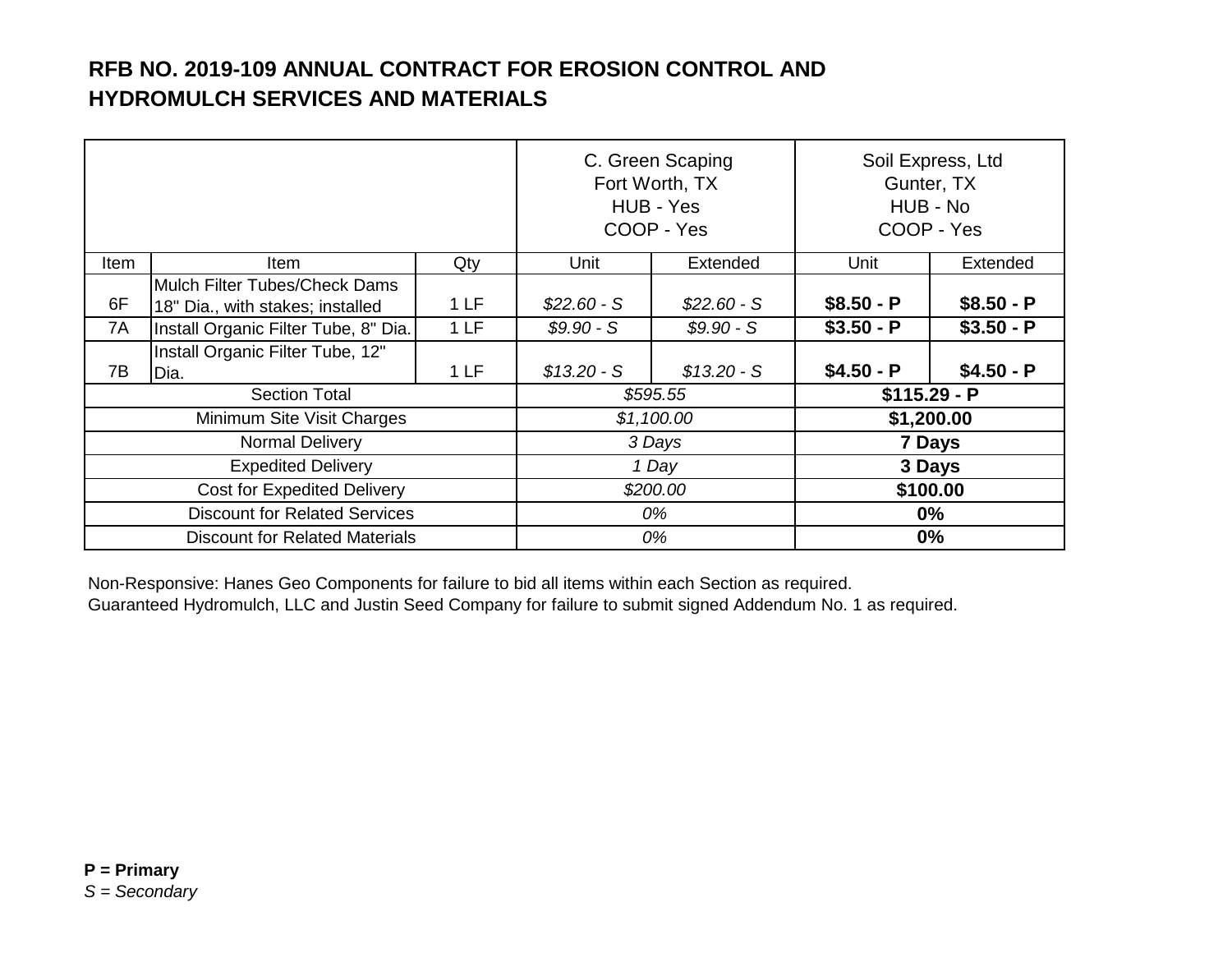|                                        |                                                                       | C. Green Scaping<br>Fort Worth, TX<br>HUB - Yes<br>COOP - Yes |                                 | Soil Express, Ltd<br>Gunter, TX<br>HUB - No<br>COOP - Yes |                  |          |
|----------------------------------------|-----------------------------------------------------------------------|---------------------------------------------------------------|---------------------------------|-----------------------------------------------------------|------------------|----------|
| Item                                   | Item                                                                  | Qty                                                           | Unit                            | Extended                                                  | Unit             | Extended |
|                                        | <b>Section 3: Hydromulch Services</b>                                 |                                                               |                                 |                                                           |                  |          |
| 1                                      | <b>Hydromulch Application per</b><br>specifications per SF; installed | 5000 SF                                                       | $$0.09 - P$                     | $$450.00 - P$                                             | No Bid           | No Bid   |
|                                        | Medium Slope, Hydraulically-<br>Applied, EFM Hydromulch;              |                                                               |                                 |                                                           |                  |          |
| 5000 SF<br>$\overline{2}$<br>installed |                                                                       | $$0.12 - P$                                                   | $$600.00 - P$<br><b>Profile</b> | No Bid                                                    | No Bid<br>No Bid |          |
| Brand Offered for Item 2               |                                                                       |                                                               |                                 |                                                           |                  |          |
|                                        | Steep Slope, Hydraulically-<br>Applied, EFM Hydromulch;               |                                                               |                                 |                                                           |                  |          |
| 3                                      | installed                                                             | 2000 SF                                                       | $$0.13 - P$                     | $$260.00 - P$                                             | No Bid           | No Bid   |
|                                        | Brand Offered for Item 3                                              |                                                               | <b>Profile</b>                  |                                                           | No Bid           |          |
|                                        | <b>Section Total</b>                                                  |                                                               | $$1,310.00 - P$                 |                                                           | No Bid           |          |
|                                        | Minimum Site Visit Charges                                            |                                                               |                                 | \$1,100.00                                                | No Bid           |          |
|                                        | Normal Delivery                                                       |                                                               |                                 | 3 Days                                                    |                  | No Bid   |
|                                        | <b>Expedited Delivery</b>                                             |                                                               |                                 | 1 Day                                                     |                  | No Bid   |
|                                        | <b>Cost for Expedited Delivery</b>                                    |                                                               |                                 | \$200.00                                                  |                  | No Bid   |
|                                        | <b>Discount for Related Services</b>                                  |                                                               |                                 | $0\%$                                                     |                  | No Bid   |
|                                        | <b>Discount for Related Materials</b>                                 |                                                               | 0%                              |                                                           | No Bid           |          |
|                                        | <b>Section 4: Fiber</b>                                               |                                                               |                                 |                                                           |                  |          |
| 1                                      | 100% Pure Wood Mulch                                                  | 1 Bag                                                         | $$22.00 - P$                    | $$22.00 - P$                                              | No Bid           | No Bid   |
|                                        | Item 1 Bag Size In Pounds                                             |                                                               | 50                              |                                                           | No Bid           |          |

Non-Responsive: Hanes Geo Components for failure to bid all items within each Section as required. Guaranteed Hydromulch, LLC and Justin Seed Company for failure to submit signed Addendum No. 1 as required.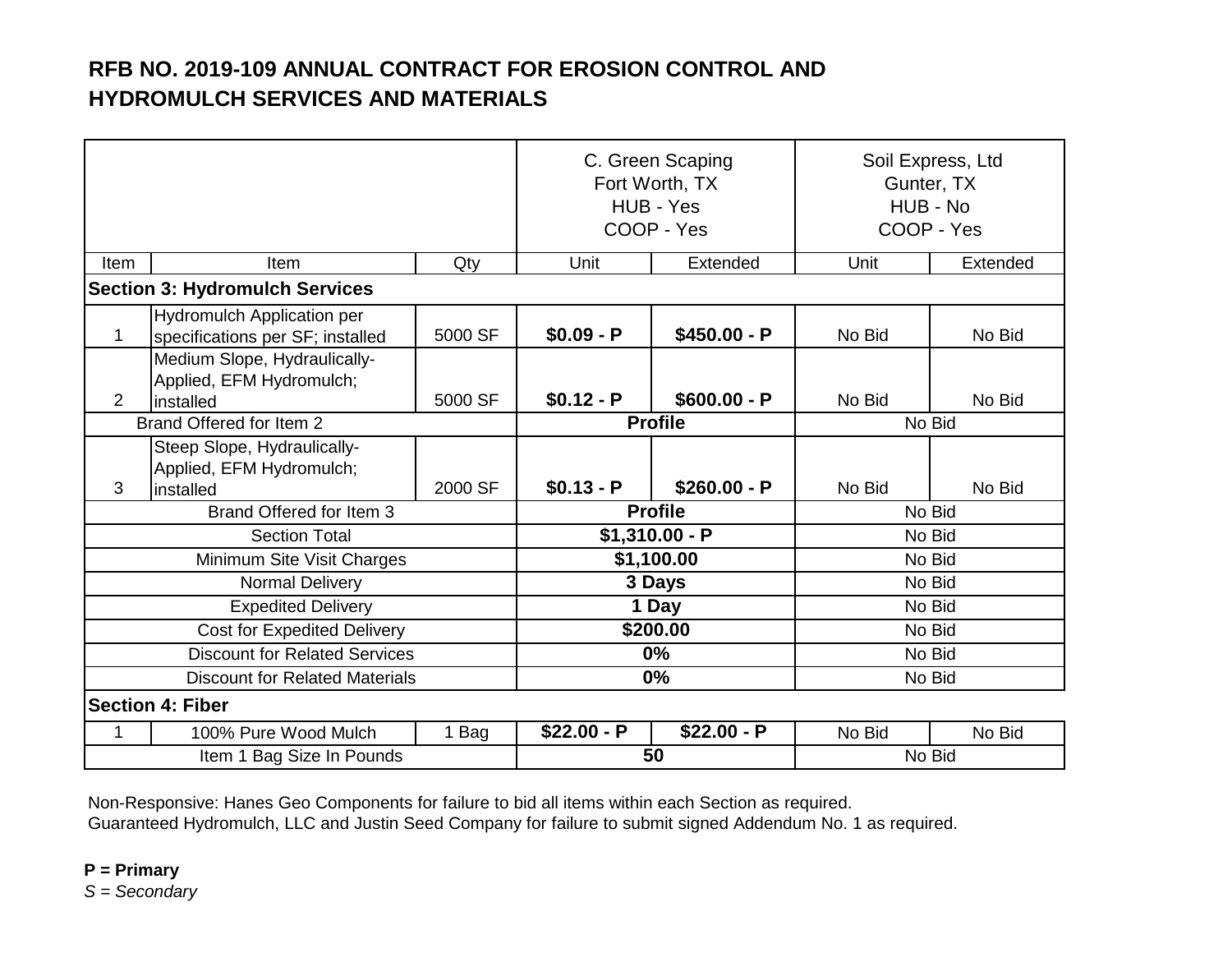|                           |                                       |       | C. Green Scaping<br>Fort Worth, TX<br>HUB - Yes<br>COOP - Yes |               | Soil Express, Ltd<br>Gunter, TX<br>HUB - No<br>COOP - Yes |          |  |
|---------------------------|---------------------------------------|-------|---------------------------------------------------------------|---------------|-----------------------------------------------------------|----------|--|
| Item                      | Item                                  | Qty   | Unit                                                          | Extended      | Unit                                                      | Extended |  |
| $\overline{2}$            | Wood with Tac                         | 1 Bag | $$31.00 - P$                                                  | $$31.00 - P$  | No Bid                                                    | No Bid   |  |
|                           | Item 2 Bag Size In Pounds             |       |                                                               | 50            |                                                           | No Bid   |  |
| 3                         | <b>Hydro Blanket</b>                  | 1 Bag | $$65.00 - P$                                                  | $$65.00 - P$  | No Bid                                                    | No Bid   |  |
|                           | Item 3 Bag Size In Pounds             |       |                                                               | 50            |                                                           | No Bid   |  |
| $\overline{4}$            | <b>Wood Cellulose Fiber</b>           | 1 Bag | $$14.60 - P$                                                  | $$14.60 - P$  | No Bid                                                    | No Bid   |  |
| Item 4 Bag Size In Pounds |                                       | 50    |                                                               | No Bid        |                                                           |          |  |
| 5                         | <b>Guar Tacking Agent</b>             | 1 Bag | $$74.00 - P$                                                  | $$74.00 - P$  | No Bid                                                    | No Bid   |  |
| Item 5 Bag Size In Pounds |                                       |       | 10                                                            |               | No Bid                                                    |          |  |
|                           | <b>Section Total</b>                  |       |                                                               | $$206.60 - P$ | No Bid                                                    | No Bid   |  |
|                           | Minimum Site Visit Charges            |       | \$440.00                                                      |               | No Bid                                                    |          |  |
|                           | Normal Delivery                       |       | 3 Days                                                        |               | No Bid                                                    |          |  |
|                           | <b>Expedited Delivery</b>             |       | 1 Days                                                        |               | No Bid                                                    |          |  |
|                           | <b>Cost for Expedited Delivery</b>    |       |                                                               | \$200.00      | No Bid                                                    |          |  |
|                           | <b>Discount for Related Services</b>  |       |                                                               | $0\%$         |                                                           | No Bid   |  |
|                           | <b>Discount for Related Materials</b> |       |                                                               | $0\%$         |                                                           | No Bid   |  |
|                           | <b>Section 5: Seed</b>                |       |                                                               |               |                                                           |          |  |
| 1                         | Hulled Bermuda 95/85                  | 1 Bag | $$450.00 - P$                                                 | $$450.00 - P$ | No Bid                                                    | No Bid   |  |
|                           | Item 1 Bag Size In Pounds             |       |                                                               | 50            |                                                           | No Bid   |  |
| 2                         | Unhulled Bermuda 95/85                | 1 Bag | $$350.00 - P$                                                 | $$350.00 - P$ | No Bid                                                    | No Bid   |  |
|                           | Item 2 Bag Size In Pounds             |       |                                                               | 50            |                                                           | No Bid   |  |

Non-Responsive: Hanes Geo Components for failure to bid all items within each Section as required. Guaranteed Hydromulch, LLC and Justin Seed Company for failure to submit signed Addendum No. 1 as required.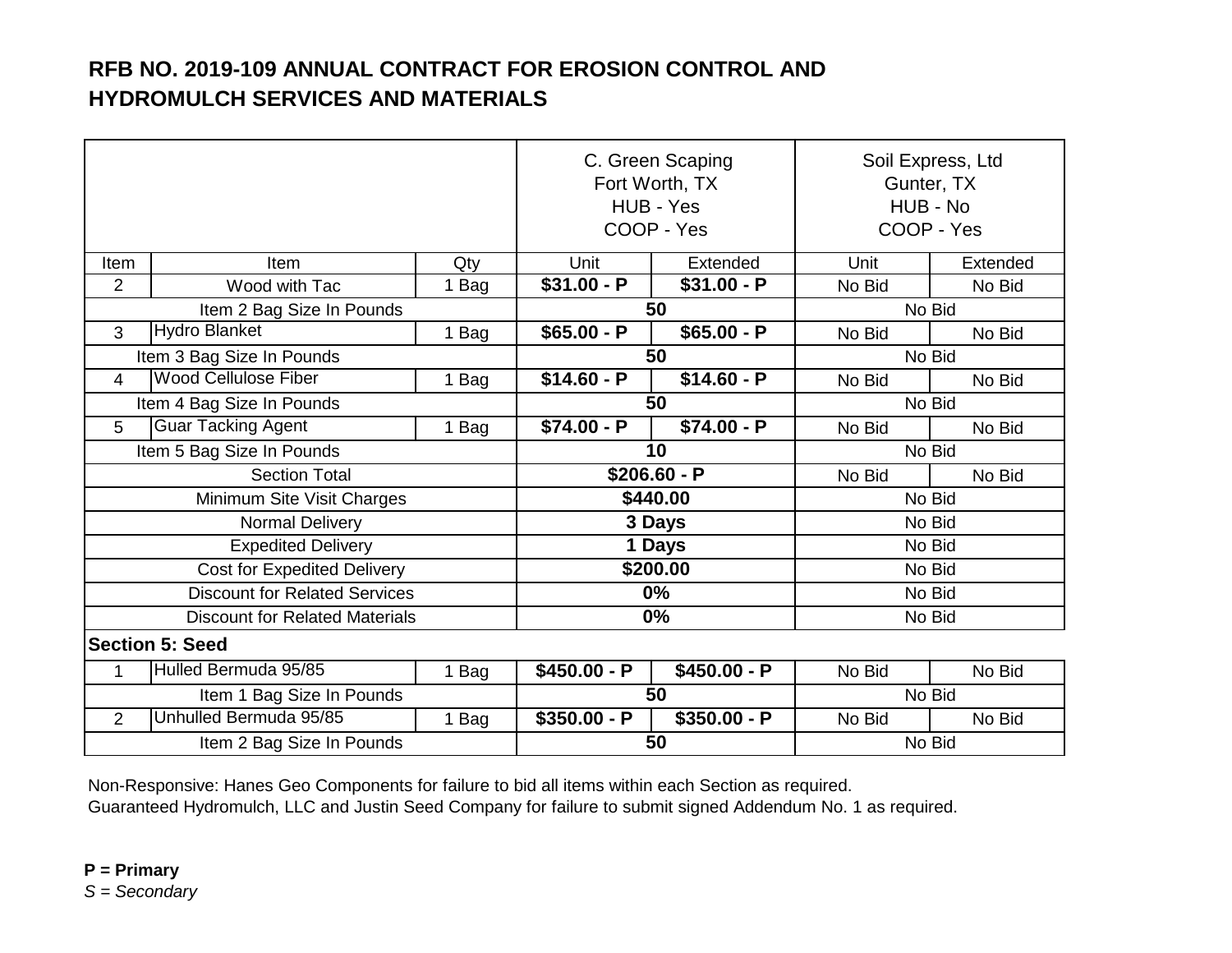|                            |                                       | C. Green Scaping<br>Fort Worth, TX<br>HUB - Yes<br>COOP - Yes |               | Soil Express, Ltd<br>Gunter, TX<br>HUB - No<br>COOP - Yes |        |          |  |
|----------------------------|---------------------------------------|---------------------------------------------------------------|---------------|-----------------------------------------------------------|--------|----------|--|
| Item                       | <b>Item</b>                           | Qty                                                           | Unit          | Extended                                                  | Unit   | Extended |  |
| 3                          | Annual Rye Grass 95/85                | 1 Bag                                                         | $$50.00 - P$  | $$50.00 - P$                                              | No Bid | No Bid   |  |
|                            | Item 3 Bag Size In Pounds             |                                                               |               | 50                                                        |        | No Bid   |  |
| 4                          | Winter Wheat 95/85                    | 1 Bag                                                         | $$24.00 - P$  | $$24.00 - P$                                              | No Bid | No Bid   |  |
| Item 4 Bag Size In Pounds  |                                       |                                                               | 50            |                                                           | No Bid |          |  |
| <b>Section Total</b>       |                                       | $$874.00 - P$                                                 |               | No Bid                                                    | No Bid |          |  |
| Minimum Site Visit Charges |                                       |                                                               | \$440.00      |                                                           | No Bid |          |  |
| Normal Delivery            |                                       |                                                               | 3 Days        |                                                           | No Bid |          |  |
|                            | <b>Expedited Delivery</b>             |                                                               |               | 1 Day                                                     |        | No Bid   |  |
|                            | <b>Cost for Expedited Delivery</b>    |                                                               | \$200.00      |                                                           | No Bid |          |  |
|                            | <b>Discount for Related Services</b>  |                                                               | $0\%$         |                                                           | No Bid |          |  |
|                            | <b>Discount for Related Materials</b> |                                                               |               | 0%                                                        | No Bid |          |  |
|                            | <b>Section 6: Fertilizer</b>          |                                                               |               |                                                           |        |          |  |
| $\mathbf{1}$               | Water Soluble Fertilizer, 16/45/7     | 1 Bag                                                         | $$225.00 - P$ | $$225.00 - P$                                             | No Bid | No Bid   |  |
|                            | Item 1 Bag Size In Pounds             |                                                               |               | 2.5 gallons                                               |        | No Bid   |  |
| 2                          | Homogenized Fertilizer, 13/13/13      | 1 Bag                                                         | $$19.00 - P$  | $$19.00 - P$                                              | No Bid | No Bid   |  |
|                            | Item 2 Bag Size In Pounds             |                                                               |               | 50                                                        |        | No Bid   |  |
|                            | <b>Section Total</b>                  |                                                               |               | \$244.00                                                  | No Bid | No Bid   |  |
|                            | Minimum Site Visit Charges            |                                                               | \$440.00      |                                                           | No Bid |          |  |
|                            | Normal Delivery                       |                                                               |               | 3 Days                                                    |        | No Bid   |  |

Guaranteed Hydromulch, LLC and Justin Seed Company for failure to submit signed Addendum No. 1 as required. Non-Responsive: Hanes Geo Components for failure to bid all items within each Section as required.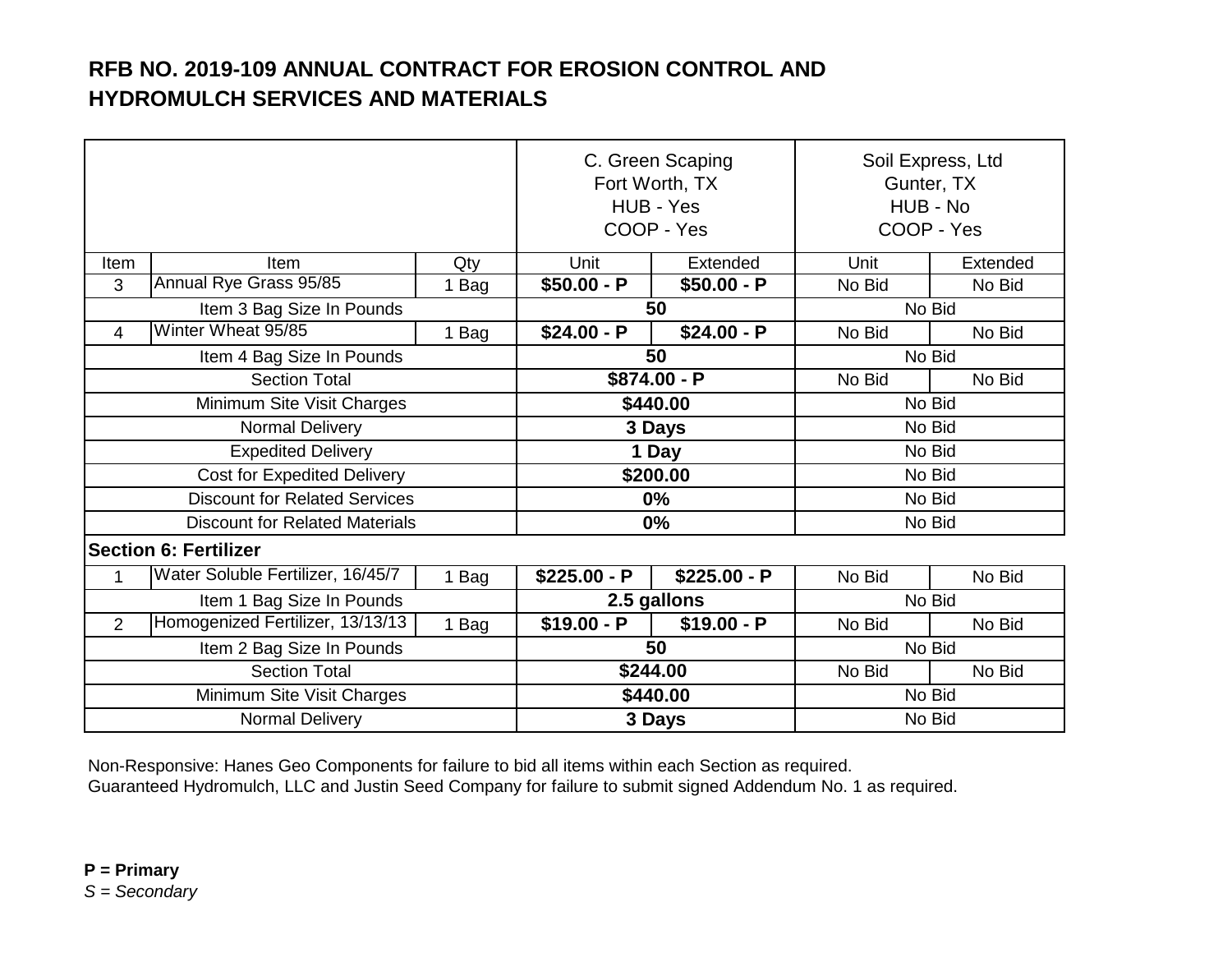|                                       |                                             | C. Green Scaping<br>Fort Worth, TX<br>HUB - Yes<br>COOP - Yes |                  | Soil Express, Ltd<br>Gunter, TX<br>HUB - No<br>COOP - Yes |        |          |
|---------------------------------------|---------------------------------------------|---------------------------------------------------------------|------------------|-----------------------------------------------------------|--------|----------|
| Item                                  | Item                                        | Qty                                                           | Unit             | Extended                                                  | Unit   | Extended |
|                                       | <b>Expedited Delivery</b>                   |                                                               |                  | 1 Days                                                    |        | No Bid   |
|                                       | <b>Cost for Expedited Delivery</b>          |                                                               |                  | \$200.00                                                  |        | No Bid   |
| <b>Discount for Related Services</b>  |                                             |                                                               | 0%               |                                                           | No Bid |          |
| <b>Discount for Related Materials</b> |                                             |                                                               | 0%               |                                                           | No Bid |          |
|                                       | <b>Section 7: Top Soil</b>                  |                                                               |                  |                                                           |        |          |
| 1                                     | Topsoil, delivered                          | 300 CY                                                        | $$42.00 - P$     | \$12,600.00 P                                             | No Bid | No Bid   |
| Minimum Quantity per Delivery         |                                             |                                                               | <b>10 CY</b>     |                                                           | No Bid |          |
| 2                                     | Topsoil, picked-up                          | 300 CY                                                        | $$29.00 - P$     | \$8,700.00 - P                                            | No Bid | No Bid   |
|                                       | Minimum Quantity per Pick-Up                |                                                               | <b>10 CY</b>     |                                                           | No Bid |          |
|                                       | <b>Section Total</b>                        |                                                               | $$21,300.00 - P$ |                                                           | No Bid |          |
|                                       | Minimum Site Visit Charges                  |                                                               | \$430.00         |                                                           |        | No Bid   |
|                                       | Normal Delivery                             |                                                               |                  | 3 Days                                                    |        | No Bid   |
|                                       | <b>Expedited Delivery</b>                   |                                                               |                  | 1 Days                                                    |        | No Bid   |
|                                       | <b>Cost for Expedited Delivery</b>          |                                                               |                  | \$200.00                                                  |        | No Bid   |
|                                       | <b>Discount for Related Services</b>        |                                                               |                  | 0%                                                        |        | No Bid   |
|                                       | <b>Discount for Related Materials</b>       |                                                               |                  | 0%                                                        |        | No Bid   |
|                                       | <b>Section 8: Transition Mat</b>            |                                                               |                  |                                                           |        |          |
| 1                                     | TM (4' X 4' panel), 8 anchors,<br>installed | 15 Panels                                                     | $$255.00 - P$    | $$3,825.00 - P$                                           | No Bid | No Bid   |

Non-Responsive: Hanes Geo Components for failure to bid all items within each Section as required. Guaranteed Hydromulch, LLC and Justin Seed Company for failure to submit signed Addendum No. 1 as required.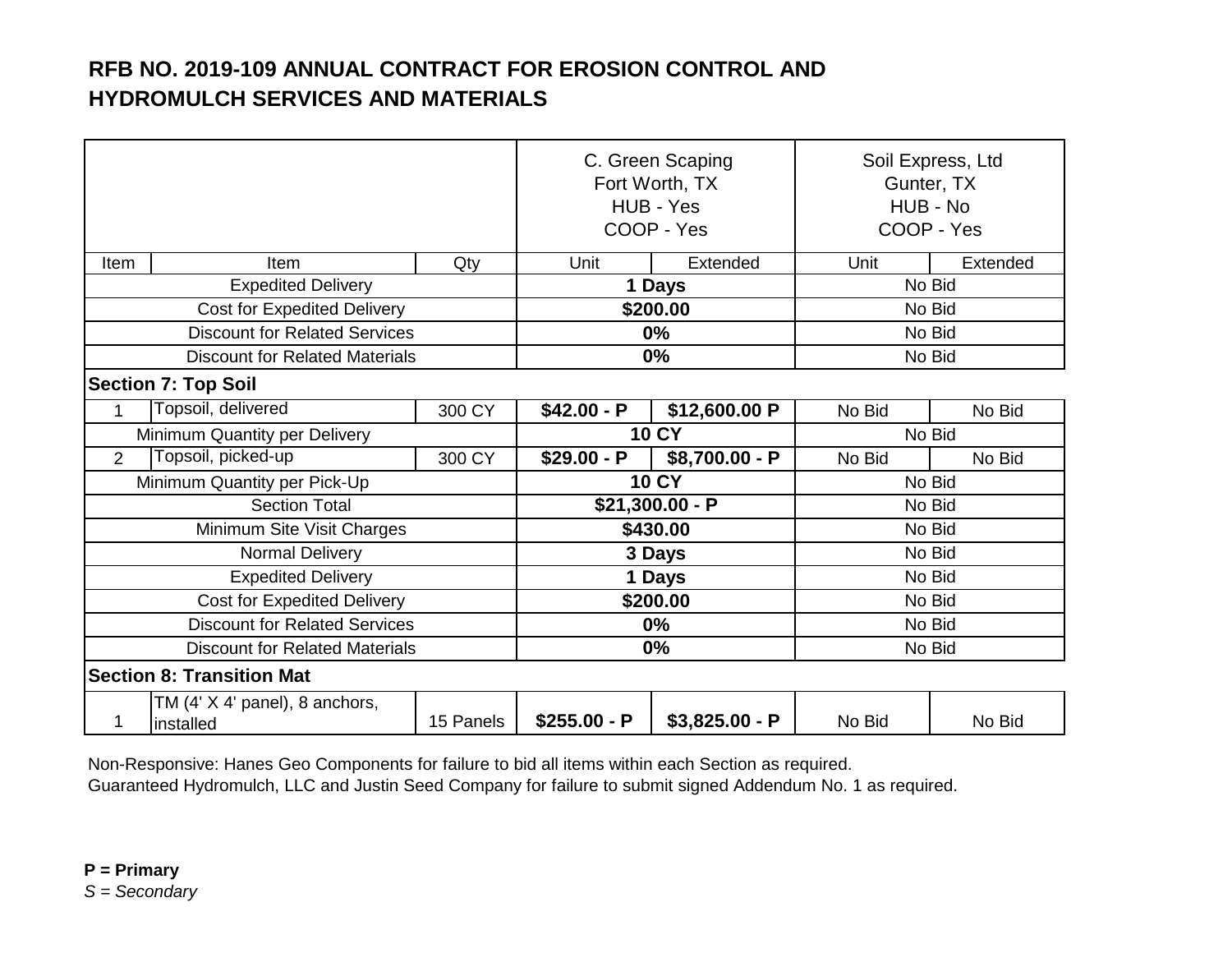|                                              |         | C. Green Scaping<br>Fort Worth, TX<br>HUB - Yes<br>COOP - Yes |                 | Soil Express, Ltd<br>Gunter, TX<br>HUB - No<br>COOP - Yes |          |
|----------------------------------------------|---------|---------------------------------------------------------------|-----------------|-----------------------------------------------------------|----------|
| Item<br>Item                                 | Qty     | Unit                                                          | Extended        | Unit                                                      | Extended |
| Minimum Quantity per Delivery                |         | 4                                                             |                 | No Bid                                                    |          |
| <b>Section Total</b>                         |         | \$3825.00 - P                                                 |                 | No Bid                                                    |          |
| Minimum Site Visit Charges                   |         | \$1,020.00                                                    |                 | No Bid                                                    |          |
| <b>Normal Delivery</b>                       |         | 3 Days                                                        |                 | No Bid                                                    |          |
| <b>Expedited Delivery</b>                    |         | 1 Day                                                         |                 | No Bid                                                    |          |
| <b>Cost for Expedited Delivery</b>           |         | \$200.00                                                      |                 | No Bid                                                    |          |
| <b>Discount for Related Services</b>         |         | 0%                                                            |                 | No Bid                                                    |          |
| <b>Discount for Related Materials</b>        |         | 0%                                                            |                 | No Bid                                                    |          |
| <b>Section 9: Control Mat</b>                |         |                                                               |                 |                                                           |          |
| Roll of 10' x 30', installed<br>1            | 2 Rolls | $$2,390.00 - P$                                               | $$4,780.00 - P$ | No Bid                                                    | No Bid   |
| Brand Offered for Item 1                     |         | <b>Flexamat</b>                                               |                 | No Bid                                                    |          |
| (Motz Enterprise Flexamat or approved equal) |         |                                                               |                 | No Bid                                                    | No Bid   |
| Minimum Quantity per Delivery                |         |                                                               | 1               | No Bid                                                    | No Bid   |
| Roll of 10' x 30', delivered<br>2            | 2 Rolls | $$1,470.00 - P$                                               | $$2,940.00 - P$ | No Bid                                                    | No Bid   |
| Brand Offered for Item 1                     |         | <b>Flexamat</b>                                               |                 | No Bid                                                    |          |
| (Motz Enterprise Flexamat or approved equal) |         |                                                               |                 | No Bid                                                    | No Bid   |
| Minimum Quantity per Delivery                |         | 1                                                             |                 | No Bid                                                    | No Bid   |
| <b>Section Total</b>                         |         | \$7720.00 - P                                                 |                 | No Bid                                                    | No Bid   |
| Minimum Site Visit Charges                   |         | \$2,390.00                                                    |                 | No Bid                                                    |          |
| Normal Delivery                              |         | 3 Days                                                        |                 | No Bid                                                    |          |
| <b>Expedited Delivery</b>                    |         | 1 Days                                                        |                 | No Bid                                                    |          |

Non-Responsive: Hanes Geo Components for failure to bid all items within each Section as required.

Guaranteed Hydromulch, LLC and Justin Seed Company for failure to submit signed Addendum No. 1 as required.